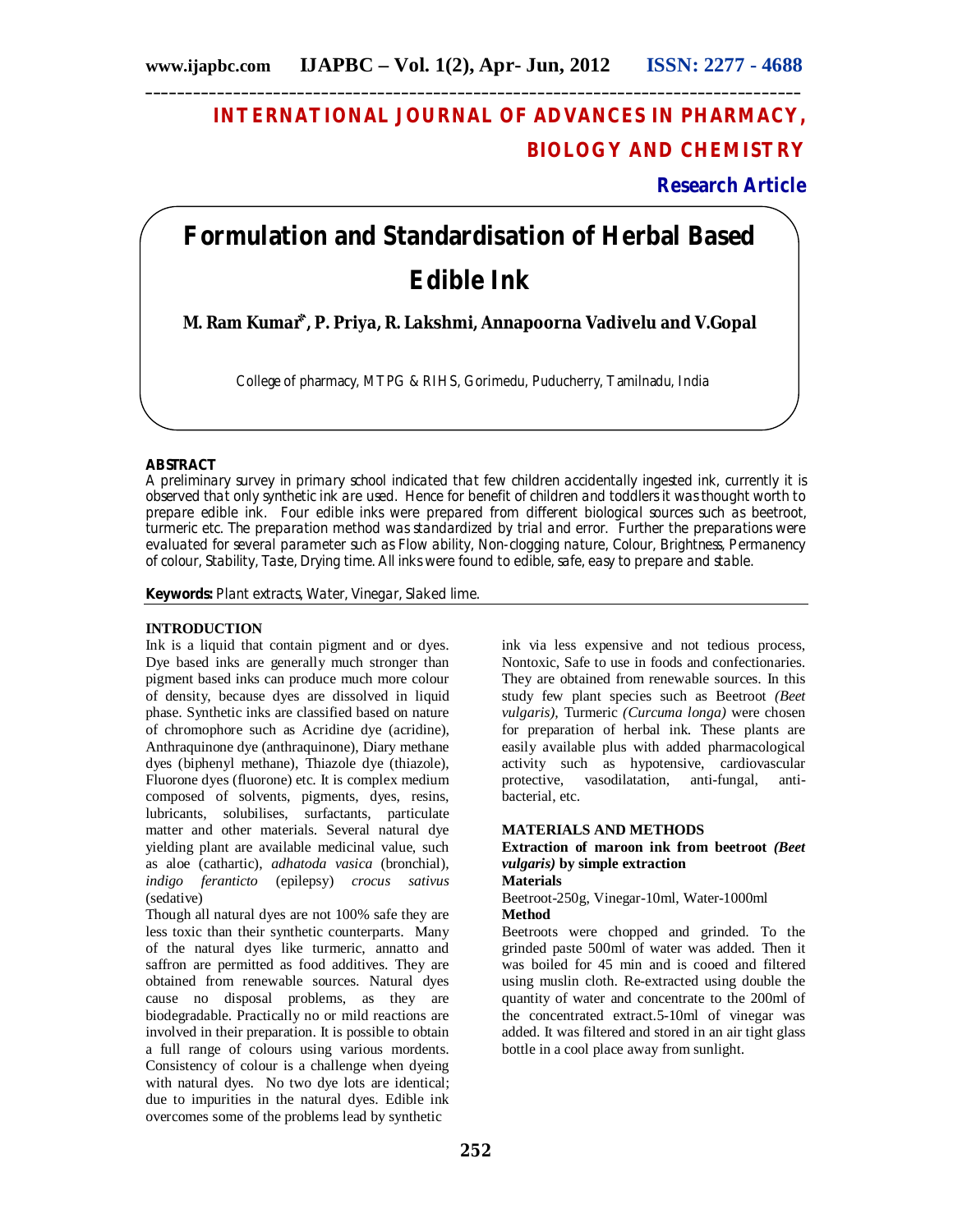# **Preparation of yellow ink from turmeric** *(Curcuma longa)*

# **Materials**

Turmeric (dry rhizome)-20g, Vinegar-5ml, Water-500ml

## **Method**

20grams of dried rhizome of turmeric was grinded and pulverized. To this powder 500ml of water was added and boil for 60 mins. The extract was filtered using muslin cloth. Again it was concentrated to half of its volume. To this final extract 5ml of vinegar was added. It was filtered and stored in air tight glass bottle in a cool place away from sunlight.

#### **Preparation of orange ink form slaked lime and turmeric** *(Curcuma longa)* **Materials**

#### Slaked lime-3g, Rhizome-20g, Water-500ml **Methods**

20 grams of rhizome was grinded, to it 3gms of slaked lime was added. To this 500ml of water was added and boiled for 90mins, then it was filtered and concentrated for 45 mins. It was cooled and filtered till clear solution was obtained. Orange dye obtained was stored in air tight glass bottle in a cool place away from sunlight.

#### **Preparation of brown colored ink from caramel Materials**

Sugar-250g, Glycerine water-100ml **Methods**

Sugar was caramelized in a hot plate and diluted with glycerine water. Filtered finally. Brown colour ink obtained is stored in an air tight glass container away from sunlight.

| Parameter<br>UV rays / sunlight | <b>Beet root ink</b> | <b>Turmeric ink</b>  | Turmeric & slaked<br>lime ink | Caramel ink          |
|---------------------------------|----------------------|----------------------|-------------------------------|----------------------|
| $1st$ day of exposure           | No change in colour. | No change in colour. | No change in colour.          | No change in colour. |
| $2nd$ day of exposure           | No change in colour. | No change in colour. | No change in colour.          | No change in colour. |
| $3nd$ day of exposure           | No change in colour. | No change in colour. | No change in colour.          | No change in colour. |
| $4nd$ day of exposure           | No change in colour. | No change in colour. | No change in colour.          | No change in colour. |
| $5nd$ day of exposure           | No change in colour. | No change in colour. | No change in colour.          | No change in colour. |
| $6nd$ day of exposure           | No change in colour. | No change in colour. | No change in colour.          | No change in colour. |
| $7nd$ day of exposure           | No change in colour. | No change in colour. | No change in colour.          | No change in colour. |

**Table 1: Effect of ink on UV rays and sunlight**

**Table 2: Effect of ink on UV rays and sunlight - 2 nd week of exposure**

| <b>Resistant to UV light</b>                             | Low<br>(1 to 3 days) | <b>Medium</b><br>$(3rd day to 7th day)$ | High<br>(After a week) |
|----------------------------------------------------------|----------------------|-----------------------------------------|------------------------|
| Carmel (brown colour)                                    | No change of colour  | Colour changed to light<br>brown        | Colour faded to white  |
| Turmeric with calcium<br>hydroxide (yellowish<br>orange) | No change of colour  | Changed to light yellow                 | Colour faded to white  |
| Beet root (maroon ink)                                   | No change of colour  | No change                               | Light pink             |

**Table 3: Results for parameters evaluated have been listed down**

| <b>Parameter</b>     | <b>Beet root ink</b> | Turmeric ink    | Turmeric & slaked<br>lime ink | Caramel ink    |
|----------------------|----------------------|-----------------|-------------------------------|----------------|
| Flow ability         | Freely flowing       | Freely flowing  | Freely flowing                | Freely flowing |
| Clogging nature      | Non clogging         | Non clogging    | Non clogging                  | Non clogging   |
| Colour               | Maroon               | Yellow          | Yellowish orange              | Brown          |
| <b>Brightness</b>    | Dark                 | Light           | Light                         | Dark           |
| Permanency of colour | $3-8$ days           | $3-7$ days      | $1-3$ days                    | $3-7$ days     |
| Stability            | Stable               | Stable          | <b>Stable</b>                 | Stable         |
| Taste                | Pleasant and sour    | Characteristics | Characteristic                | Sweet          |
| Drying time          | $7-9$ sec            | $7-11$ sec      | $6-7$ sec                     | $8-13$ sec     |